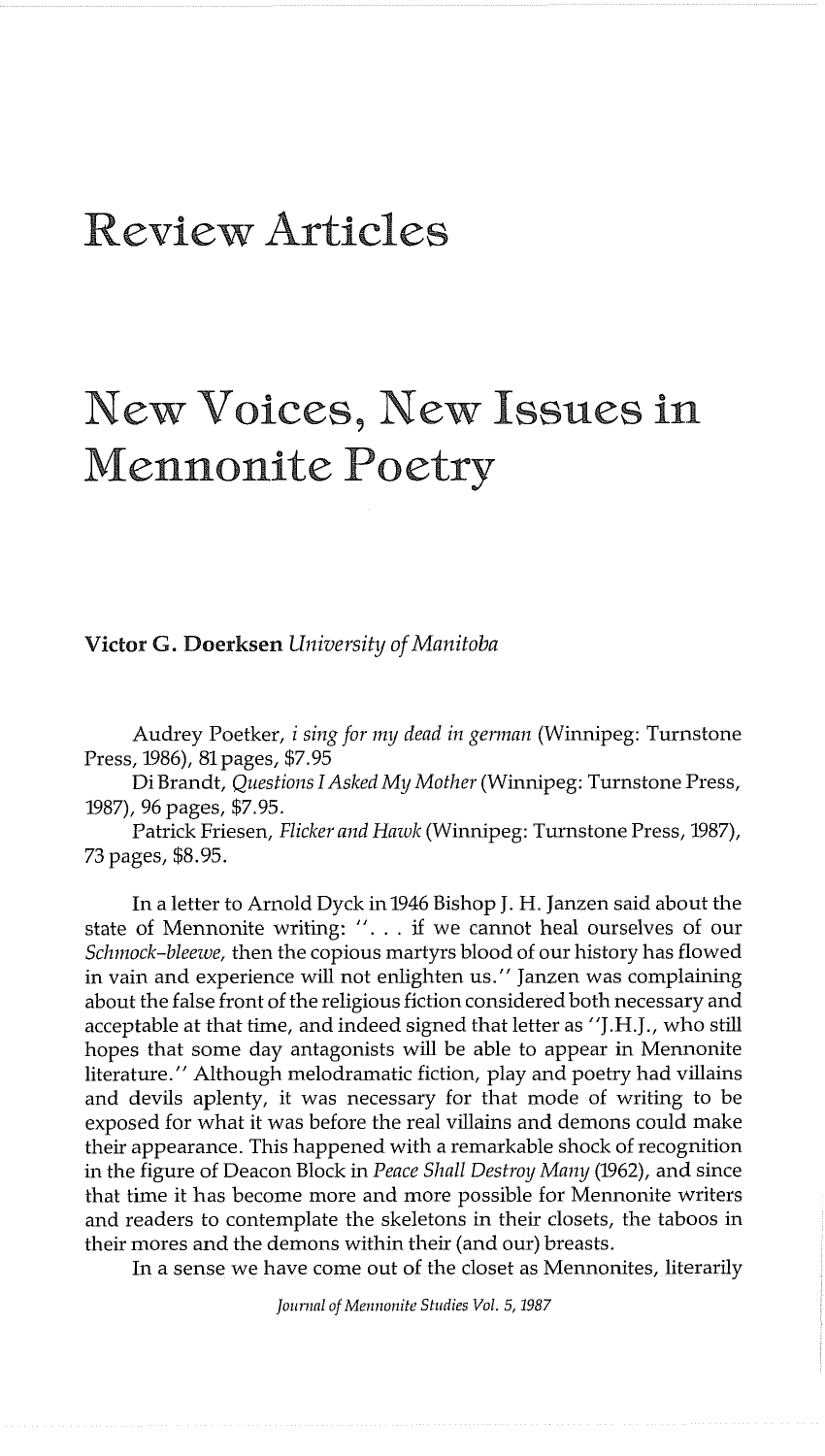## *~ezu Voices* 139

speaking, and once having emerged we find that we are men and women<br>- not angels, as Janzen complained — upon whom the forces of nature have full sway. We act well and badly, we love greatly and miserably, and so forth. Our shared story is a religious one, but it is a profoundly human one too, and it is this story which is at the center of what can be called the Mennonite imagination. It is this story, the then and now, the good and bad, the physical and spiritual, which our literature must tell.

These three new books of Mennonite poetry might in themselves constitute a new level of achievement in the artistic world by writers of Mennonite background. In fact there is much more serious verse (that is, verses that deserve to be taken seriously) being written now than one might have expected, much of it turning up in the lists of the Turnstone Press of Winnipeg, which has demonstrated good judgement in its choice of authors as well as in its production of attractive, affordable books of poetry and fiction.

Two of the authors here are represented by their first books, Audrey Poetker, whose collection appeared in 1986 and Di Brandt, whose publication has been awaited with some interest by those who have heard her read from her work. Patrick Friesen with his fourth book has in the meantime become a mainstay of Winnipeg's literary world. In this review article I do not hope to do full justice to any of these poets, since my approach is in terms of Mennonite writing, a necessarily limited factor. Still, I believe that it is a valid way of considering this writing, since by showing how they represent or do not represent a growing and changing Mennonite imagination, I think something is said about them as poets and perhaps less as Mennonites. In any case I do not mean to labor the point of their being or having been or deriving from Mennonite stock, either physically or spiritually. Rather, it strikes me as potentially illuminating to see to what degree Mennonite images appear and play a structural role in their work.

The first of the books to appear was the collection of poems by Audrey Poetker, a young poet whose work had been published in various magazines but who was relatively unknown before now, certainly to the Mennonite world of Winnipeg. Her arresting title **i** *sing* for. *iizy dead in*  german, points immediately to what becomes the overriding concern of the book, namely the experience of sudden death by accident of grandparents and a favorite sister. But before those themes take control of the collection there are other powerful poems that run the gamut of love themes — with the 'other woman' figuring prominently. This is not something that one expects from a "Mennonite writer", but more surprising than its occurrence is the straightforward presentation:

the other woman

you come quicker this time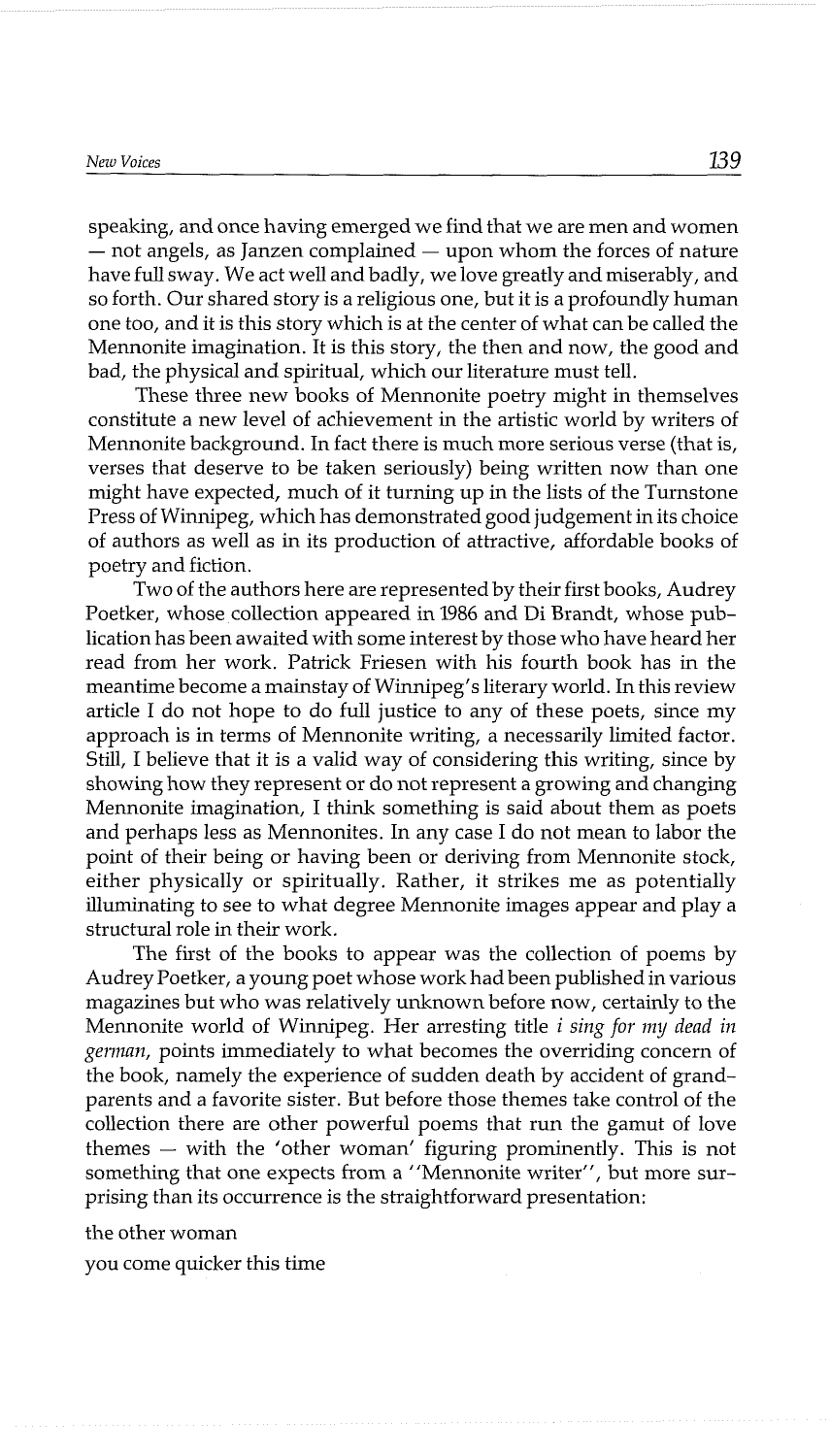```
for all your silver-weddinged years 
have taught you 
i want you you say 
as if i were a house coveted 
& i a proud & empty woman 
unfold my legs 
like a lawn chair 
you settle in 
i sigh
```
That is a text that has not only come out of the exile of taboo, but it escapes the tortuousness that one might expect when dealing with such a rose and thorn issue. Poetker treats her other themes, like domestic violence ("Fathers Day Poem") or "How to Have an Abortion," with the same matter-of-factness, but this never becomes indifference, nor is her deceptive facility of language in any way facile.

Such themes, which all have to do with relationships, run together in what becomes a quest of sorts for an adequate word for "love." And this is where something rather Mennonite asserts itself in the poet, who wants to hear the words in German:

Three people i asked today the poet says one an eltesta in the church how to say love in low german ("Everything here is a poem")

Poetker's is an open mind with many currents moving through it, but her search through the registers of words and expressions, of sorting out the great and small experiences of life, comes back time and again to the question of meaning in the meanings. Sex has been less a Mennonite theme than death, but both of these are occasions for the imagination. Certainly the death scenes in Rudy Wiebe's novels are very Mennonite *and* very powerful and he too introduced "modern" Mennonite literature to the harsh realities of sex. Poetker takes up her variations on that littlesung theme with astonishing *Selbstverständlichkeit*, as a comparison with the poems of Di Brandt soon shows.

In Di Brandt we have another powerful poet, but her power is of the pent-up variety. Unlike Poetker, whose background is only vaguely Mennonite, Brandt emerges from a hotbed of conservative Mennonite values and she emerges kicking and screaming, so to speak. Her prose poems are a controlled torrent of words, her poetry is often the intoxication of new-found freedom, but not a freedom easily accepted. One of her poems is a shout of defiance:

 $140$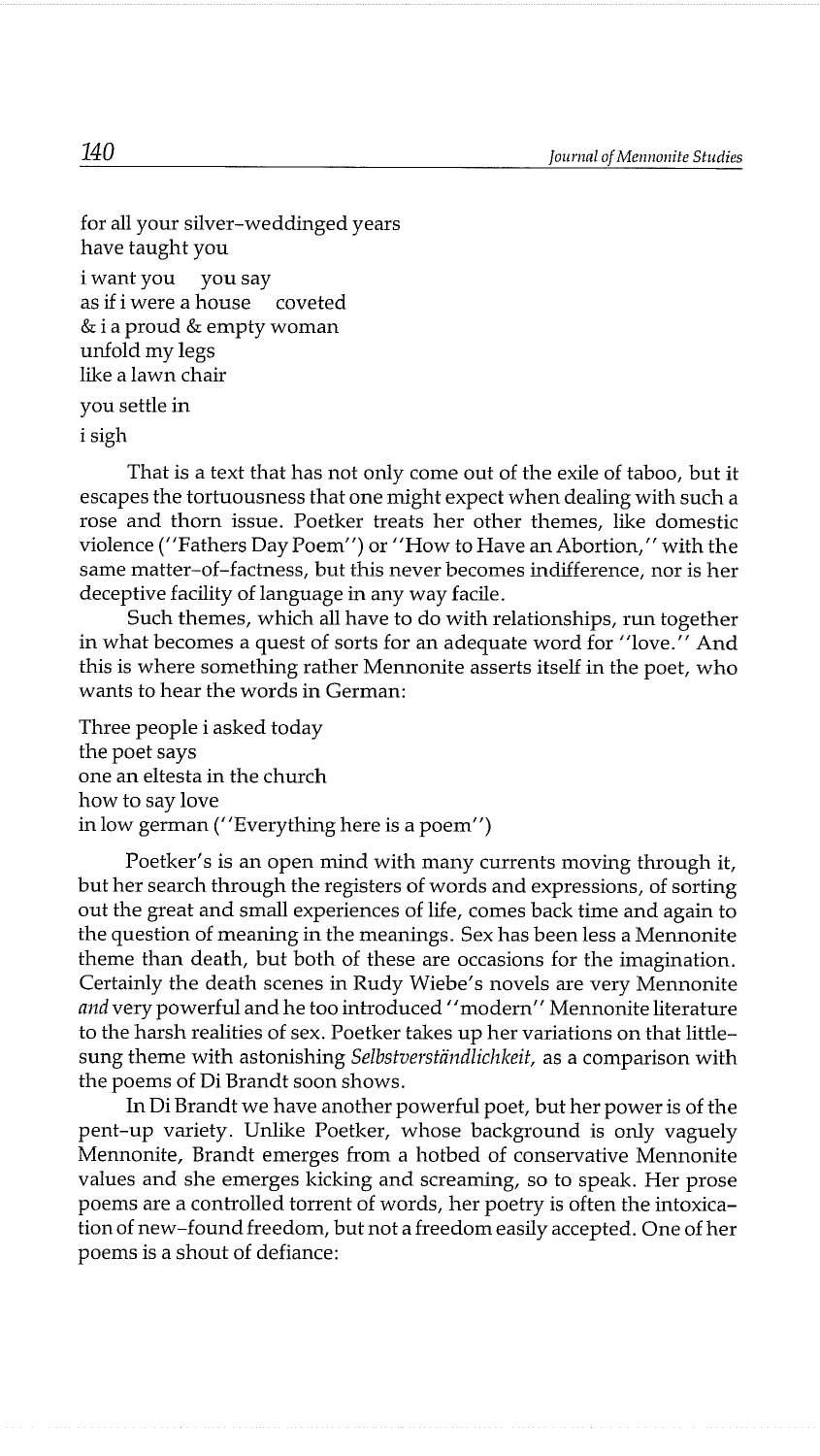i will dance mighty ones i will dance on your brittle bones i will eat your old glowing between the shadows of the Almighty's knowing & sun's daily glitter i will string together such words though they are made of earth they shall be the world's diamonds i shall throw them stone by stone in your ancient teeth i will make songs against your howling every black note will be shimmering & beaded with poison

And there are many references back to a legalistic, male-dominated biblicism:

how come there were all those stories of the brother who made it in & the brother who didn't i thought this was a poem about love but it isn't it's a poem about hate about being left out in the cold.  $(67)$ 

There are also poems about a father and about a mother, poems which are angry but haunting and finally there is a coming to terms of sorts:

the year he was dying my father put his house in order incorporated his farm signed over the family business to his only son before he died my father tried to make sure his daughters were saved confronted each one about the state of her sould i looked away while he prayed like Daedalus with his mother at the slow brown Red carrying its mud past the hospital window stiffnecked to the end before he died my father put his house in order his acred mansions & dreamed a garden for his grave asked for flowers when he died instead of the Bible plan (61)

Both Audrey Poetker and Di Brandt react as poets to fatal accidents involving people close to them. For Brandt this is a certain kind of "act of God": "i had forgotten how God uses fate in southern Manitoba to bring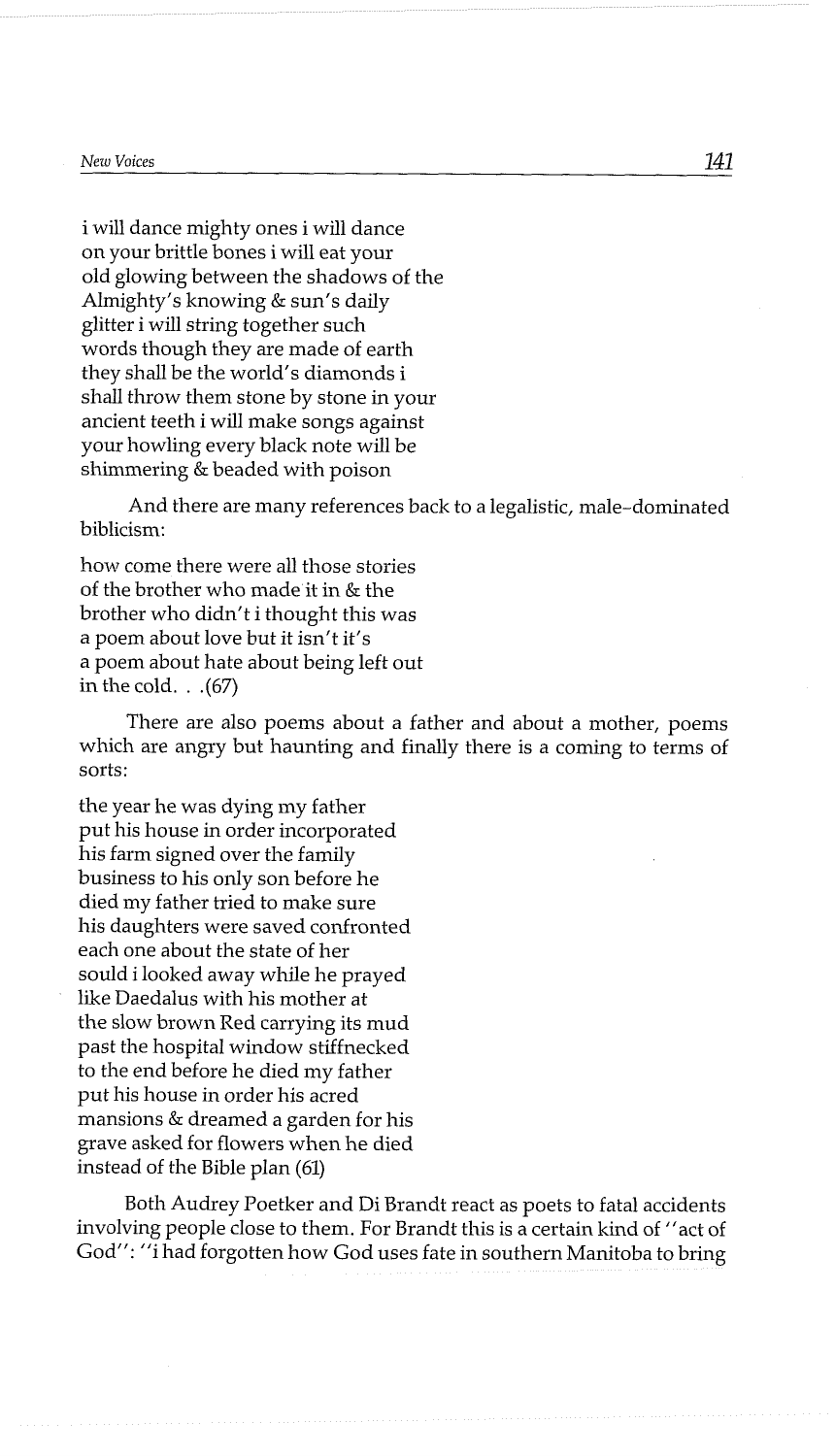people to their knees to make them repent their life follies with every traffic accident i wasnt ready for another great saving Reinland caught me off guard with its green trees & ditches rammed me hard with its stick . . . its a sign from God they kept saying to remind us of what the random collision of molecules the old mad man in the sky who cares only for ice in the belly not the grieving" ("How i got saved"). While Brandt makes utter mock of pietist rhetoric ("Testimony"), mercilessly reaming out its mindlessness, Poetker sets its childlike faith words ("Gehe nicht vorbei, o Heiland") in glaring juxtaposition with the alternative emptiness (the big 0, Big Empty, Bermuda Triangle); she is not worldly-wise, only wordly, and, at the conclusion of her book, one feels, not that either.

If Brandt and Poetker both display a rich response to initial shock experience, Patrick Friesen in his new book shows that he has gone through the first stages of writing that depend on strong contrasts and simple juxtapositions. His verse has matured in every sense. His short poems are models of economy ("wedding music") and his longer-line poems, which incidentally I prefer, have a subtle movement and are informed by what might best be called grace. The father figure which played such a dominating role in his earlier collection (the "Pa poems" of Unnearthly Horses) is a mere echo here (vater sterbt [sic]), and the poet has come to a new position. In what may be the finest poem in the collection with the terrible title, "an audience with the dalai lama  $\ell$  or, the old fashioned pas de dew," Friesen gives a kind of statement of this position:

sometimes mother's on the phone do I love her yes I do and I still have father's hat

no I haven't seen God I live with angels some fallen

I sing have thine own way lord half the time I don't mean it

my wife sloughs her gown my pants at my knees like some clown

my son with his other world eyes you could never know them or their danger

or my daughter's prayers at night when everyone's asleep this is

a way she speaks

and this is what I know what I need to know I want to redeem love before it does me in

Patrick Friesen has himself become a father, poetically speaking, and his maturity may be a good example to younger and newer poets. But there is no doubt that a poetic outburst from Mennonite women was long overdue and in its arrival on the scene one may be thankful that it is being sounded by writers who are, though very different in approach and style, each gifted and resourceful poets. For Poetker and Brandt Mennonite means something more than either faith or folklore. Poetker's search for love in the Plautdietsch idiom indicates an intuition of meaning (not so